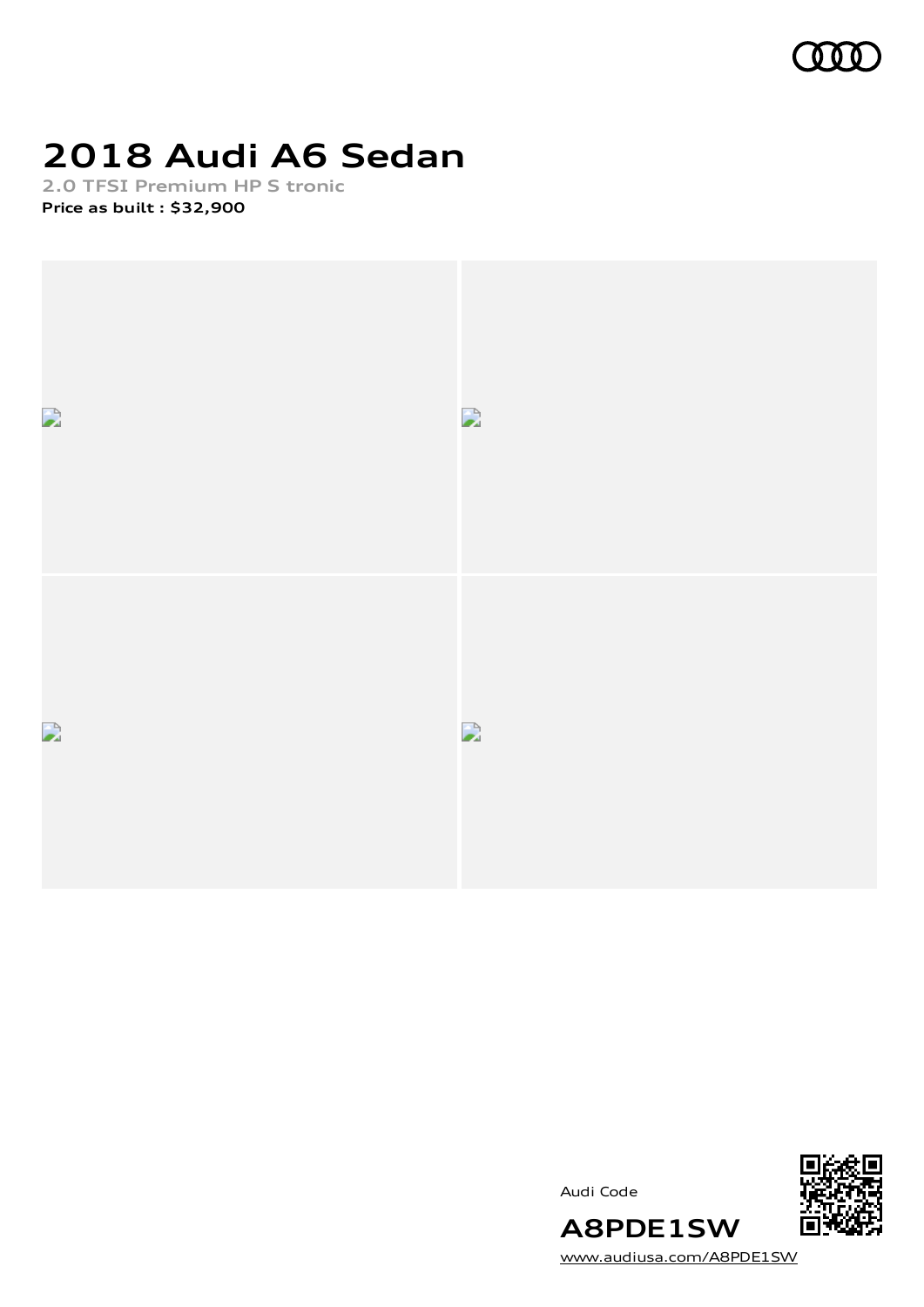### **Summary**

**Audi 2018 Audi A6 Sedan** 2.0 TFSI Premium HP S tronic

**Price as buil[t](#page-9-0)** \$32,900

#### **Exterior colour**

Florett Silver metallic

### $\overline{\phantom{a}}$

#### **Further Information**

|                 | N٥           |
|-----------------|--------------|
| Mileage         | 15,431 miles |
| Type of vehicle | Used car     |

**Warranty**

#### **Interior colour**

| Seats     | Black        |
|-----------|--------------|
| Dashboard | Black        |
| Carpet    | Black        |
| Headliner | Lunar Silver |

#### **Audi Code** A8PDE1SW

**Your configuration on www.audiusa.com** [www.audiusa.com/A8PDE1SW](https://www.audiusa.com/A8PDE1SW)

**Commission number** 4a98d71a0a0e09a9617e

#### **Technical Specifications**

| Engine type                  | Four-cylinder                                 |
|------------------------------|-----------------------------------------------|
| stroke                       | Displacement/Bore and 1,984/82.5 x 92.8 cc/mm |
| Torque                       | 273 @ 1,600 - 4,500 lb-ft@rpm                 |
| Top track speed              | 130 mph mph $1$                               |
| Acceleration (0 - 60<br>mph) | 6.7 seconds seconds                           |
| Recommended fuel             | Premium                                       |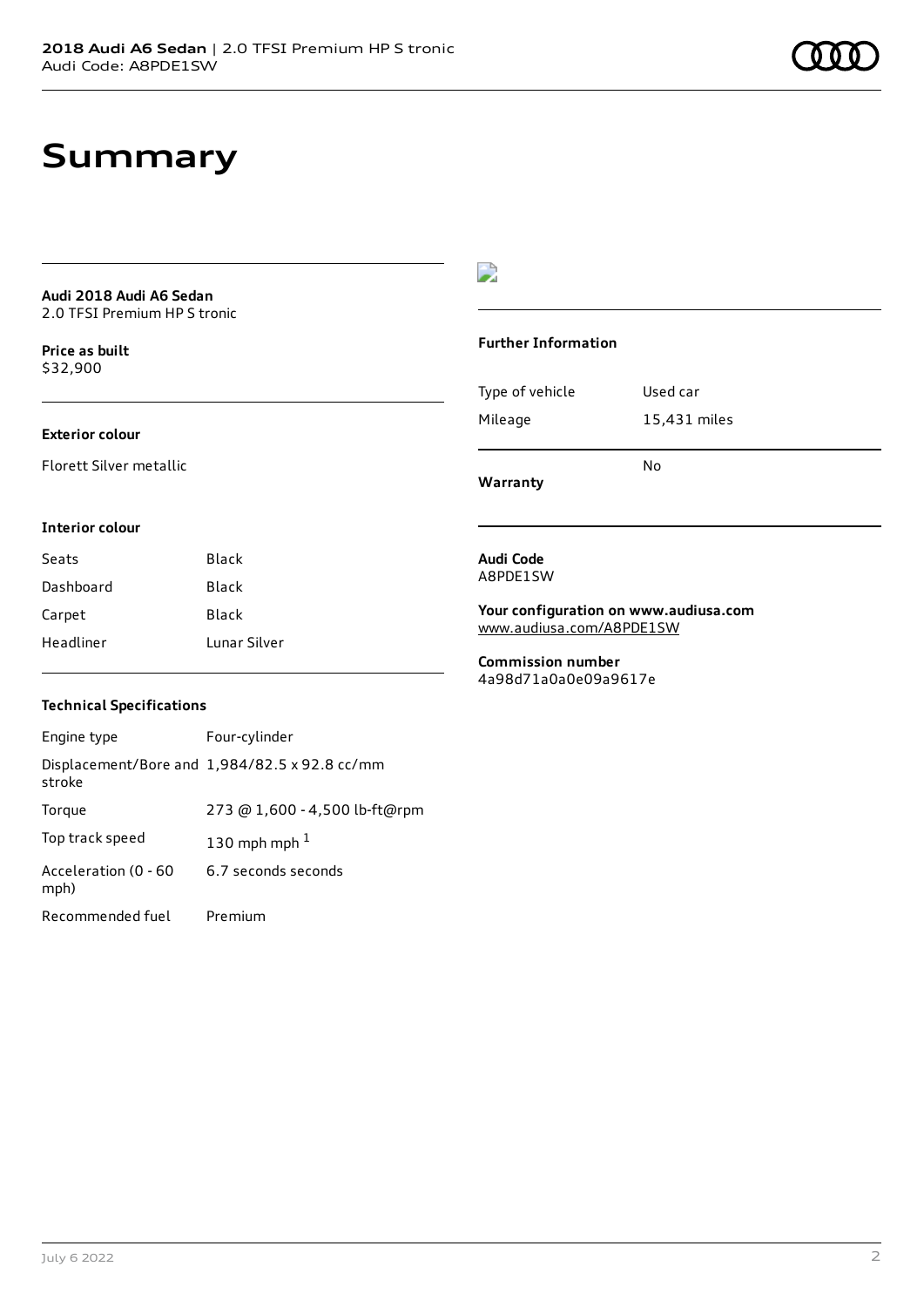# **Standard features**

### **Safety and Security**

| 4UH             | Driver and front-passenger advanced airbags<br>and knee airbags   |
|-----------------|-------------------------------------------------------------------|
| 1 A S           | Electronic Stability Control (ESC) with<br>traction control (ASR) |
| UH1             | Electromechanical parking brake                                   |
| 8T1             | Cruise control with coast, resume and<br>accelerate features      |
| VC <sub>2</sub> | Garage door opener (HomeLink®)                                    |
| 6Y2             | Top speed electronically limited to 155 mph                       |
| QZ7             | Electromechanical power steering                                  |
| 7K6             | Tire-pressure monitoring system                                   |
| 4X3             | Front thorax side airbags and Sideguard®<br>head curtain airbags  |
| 413             | Audi advanced key-keyless start, stop and<br>entry                |
| 3B7             | Lower Anchors and Tethers for Children<br>(LATCH) in rear seats   |

### **Exterior**

| 0PO   | Dual exhaust outlets with chrome tips                                       |
|-------|-----------------------------------------------------------------------------|
| 6XM   | Power-adjustable, auto-dimming, heated<br>exterior side mirrors with memory |
| 1S1   | Tool kit and car jack                                                       |
| 1 B A | Dynamic suspension system                                                   |
| 8IH   | Xenon plus                                                                  |
| 803   | Automatic headlights                                                        |
| HI 2  | 18" 245/45 all-season tires                                                 |
| 8SL   | LED taillights                                                              |
| VW5   | Dual-pane acoustic glass for front side<br>windows                          |

#### **Exterior**

| 0NB | S line <sup>®</sup> fender badge      |
|-----|---------------------------------------|
| 47B | Aluminum trim around exterior windows |
| CB5 | 18" 10-V-spoke design wheels          |

#### **Interior**

| QE1 | Storage package                                                      |
|-----|----------------------------------------------------------------------|
| 3FE | Sunroof                                                              |
| 7M8 | Aluminum door sill inlays with S line®<br>badging                    |
| 6N) | Cloth headliner                                                      |
| 9AK | Dual-zone automatic climate control                                  |
| 4L6 | Auto-dimming interior rear view mirror                               |
| QQ1 | LED interior lighting package                                        |
| 1XX | Three-spoke multifunction sport steering<br>wheel with shift paddles |
| 2C5 | Manual tilt and telescopic adjustable<br>steering column             |
| 6E3 | Front center armrest                                                 |
| 7F9 | Leather-wrapped gear selector                                        |
| 4E2 | Electric tailgate/trunk lid release from inside                      |
| 3NZ | Split folding 60/40 rear seatbacks with pass-<br>through             |
| 7HA | Cloth interior on doors                                              |
| N1F | Leather seating surfaces                                             |
| 4A3 | <b>Heated front seats</b>                                            |
| 5MG | Dark Brown Walnut Wood inlays                                        |
|     |                                                                      |

### **(1/2)**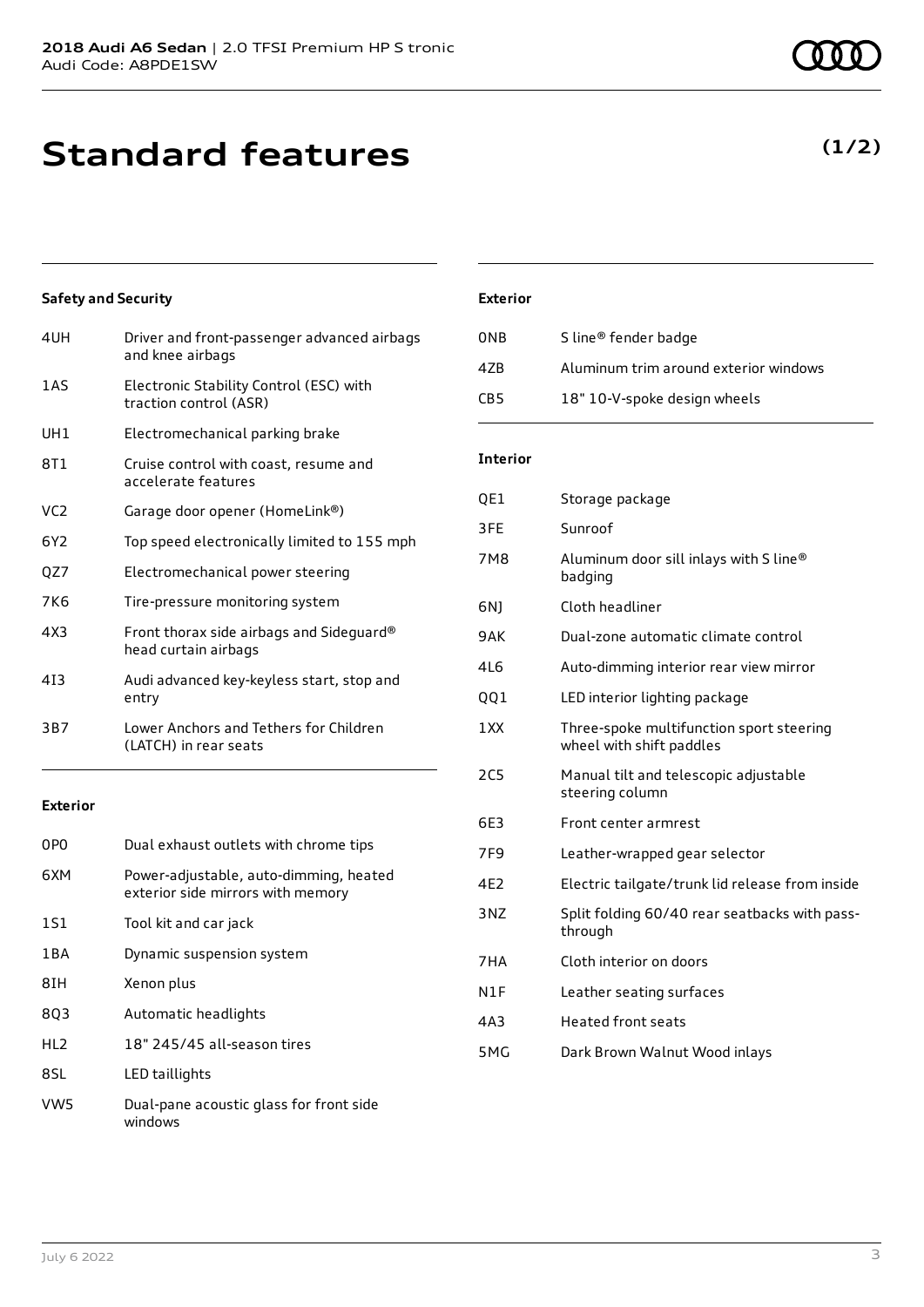### **Infotainment and Driver Assistance**

subscription

| $U$ ] $1$       | MMI® touch with handwriting-recognition<br>technology                                                     |
|-----------------|-----------------------------------------------------------------------------------------------------------|
| 7X2             | Parking system plus                                                                                       |
| 7W1             | Audi pre sense® basic                                                                                     |
| UI <sub>2</sub> | Audi smartphone interface including Apple<br>CarPlay™ and Google™ Android Auto™ for<br>compatible devices |
| KA <sub>2</sub> | Rear view camera                                                                                          |
| 9VD             | Audi sound system                                                                                         |
| 908             | 7.0" color driver information system                                                                      |
| 7UG             | MMI® Navigation plus                                                                                      |
| I8H             | MMI® Radio plus with ten speakers and<br>single CD player with MP3 playback capability                    |
| QV3             | Sirius XM® Satellite Radio                                                                                |
| 9ZK             | Audi connect <sup>®</sup> with six-month trial                                                            |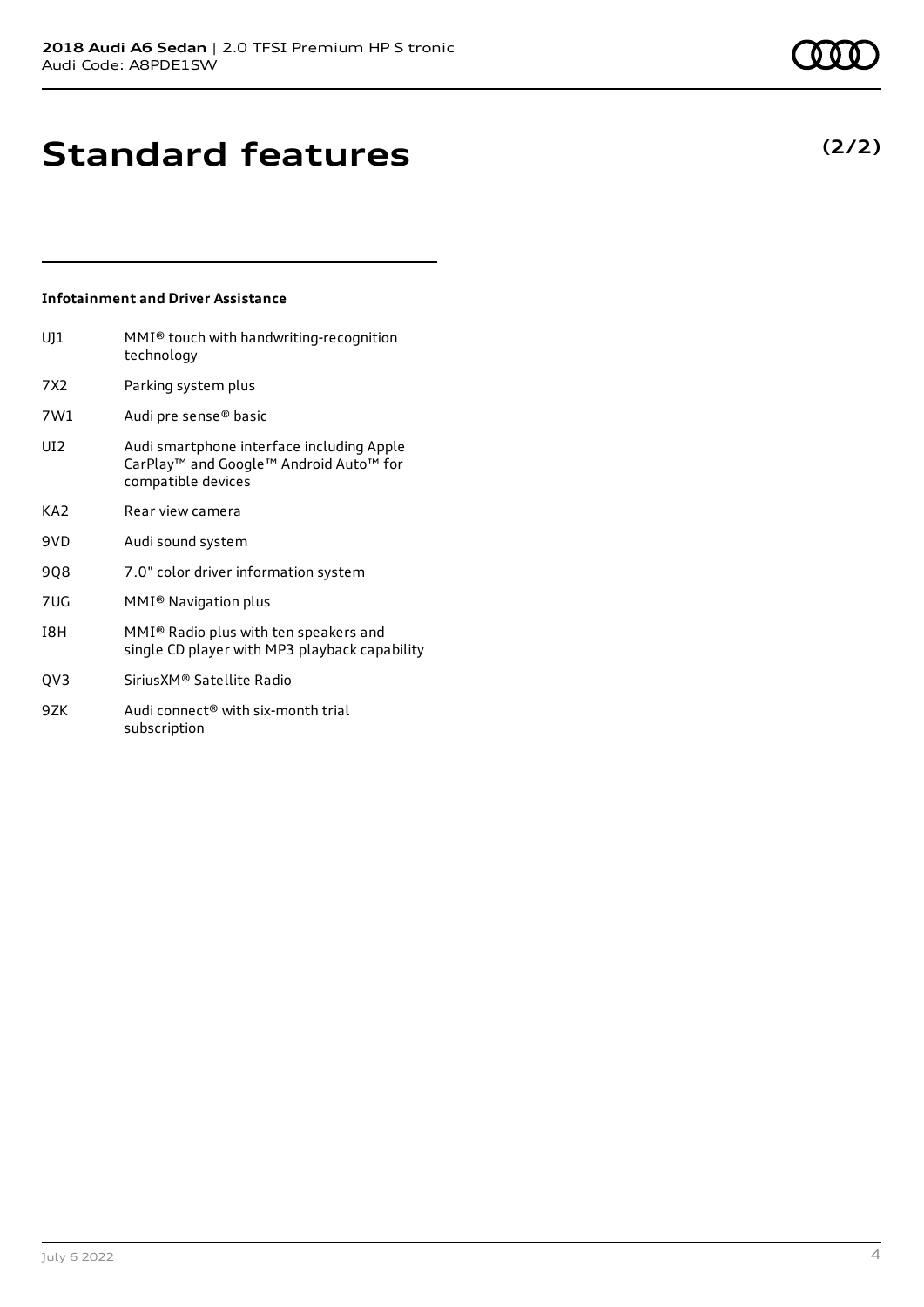# **Dealer remarks**

Located at The Collection Pre-Owned at 1001 NW LeJeune Rd, Miami, FL 33126. Please contact our Pre-Owned Sales Manager, William Pena at 305-476-3050 - wpena@thecollection.com , for more information. The Collection Is Not Responsible For Typographical Errors.

2018 Audi A6 2.0L TFSI. Finance from 2.99 % up to 60 months.

#### REST EASY!

With its 1-Owner & Buyback Qualified CARFAX report, you can rest easy with this A6 purchase.

VERY LOW MILES! At just 15415 miles, this 2018 Audi provides great value.

#### KEY FEATURES AND OPTIONS

Comes equipped with: Air Conditioning, Rear Air Conditioning, Sunroof, Bluetooth, Navigation System, Front Heated Seats.

This Audi A6 also includes Power Driver's Seat, Clock, Climate Control, Power Passenger Seat, Tachometer, Dual Zone Climate Control, Memory Seat Position, Cruise Control, Homelink System, Power Steering, Telescoping Steering Wheel, Steering Radio Controls, Power Mirrors, Moonroof, Leather Steering Wheel, Leather Shifter, Driver Airbag, ABS Brakes, Fog Lights, Passenger Airbag, Intermittent Wipers, Side Airbags, Dynamic Stability, Rear Defogger, Security System, AM/FM, Anti-Theft, CD Player, Satellite Radio, Center Arm Rest, Remote Fuel Door, Remote Trunk Lid, Vanity Mirrors, Heated Mirrors, Rear Fog Lamps, Child Proof Door Locks, Daytime Running Lights, Parking Sensors, Reverse Camera, Side Curtain Airbags, Roll Stability Control, Tire Pressure Monitor, Carpeted Floor Mats, HID Headlamps, HD Radio.

#### BUY AND DRIVE WORRY FREE!

Own this CARFAX 1-Owner and Buyback Guarantee Qualified A6 today, worry free!

#### OWN AUDI CERTIFIED!

Enjoy these Certified Audi benefits a 300 point inspection, 24/7 roadside assistance, a warranty of: Audi Certified Pre-Owned Warranty will cover vehicle for 1 year/unlimited mileage. Your Certified Pre-Owned vehicle warranty coverage expires 5 years from vehicle original in service date. Audi CPO Limited Warranty coverage begins upon expiration of the New Vehicle Limited Warranty.

VERY LOW MILES!

At just 15415 miles, this 2018 Audi provides great value.

#### KEY FEATURES AND OPTIONS

Comes equipped with: Air Conditioning, Rear Air Conditioning, Sunroof, Bluetooth, Navigation System, Front Heated Seats.

This Audi A6 also includes Power Driver's Seat, Clock, Climate Control, Power Passenger Seat, Tachometer, Dual Zone Climate Control, Memory Seat Position, Cruise Control, Homelink System, Power Steering, Telescoping Steering Wheel, Steering Radio Controls, Power Mirrors, Moonroof, Leather Steering Wheel, Leather Shifter, Driver Airbag, ABS Brakes, Fog Lights, Passenger Airbag, Intermittent Wipers, Side Airbags, Dynamic Stability, Rear Defogger, Security System, AM/FM, Anti-Theft, CD Player, Satellite Radio, Center Arm Rest, Remote Fuel Door, Remote Trunk Lid, Vanity Mirrors, Heated Mirrors, Rear Fog Lamps, Child Proof Door Locks, Daytime Running Lights, Parking Sensors, Reverse Camera, Side Curtain Airbags, Roll Stability Control, Tire Pressure Monitor, Carpeted Floor Mats, HID Headlamps, HD Radio. Air Conditioning, Climate Control, Dual Zone Climate Control, Cruise Control, Power Steering, Power Mirrors, Leather Steering Wheel, Leather Shifter, Power Drivers Seat, Power Passenger Seat, Memory Seat Position, Rear Air Conditioning, Clock, Tachometer, Homelink System, Telescoping S...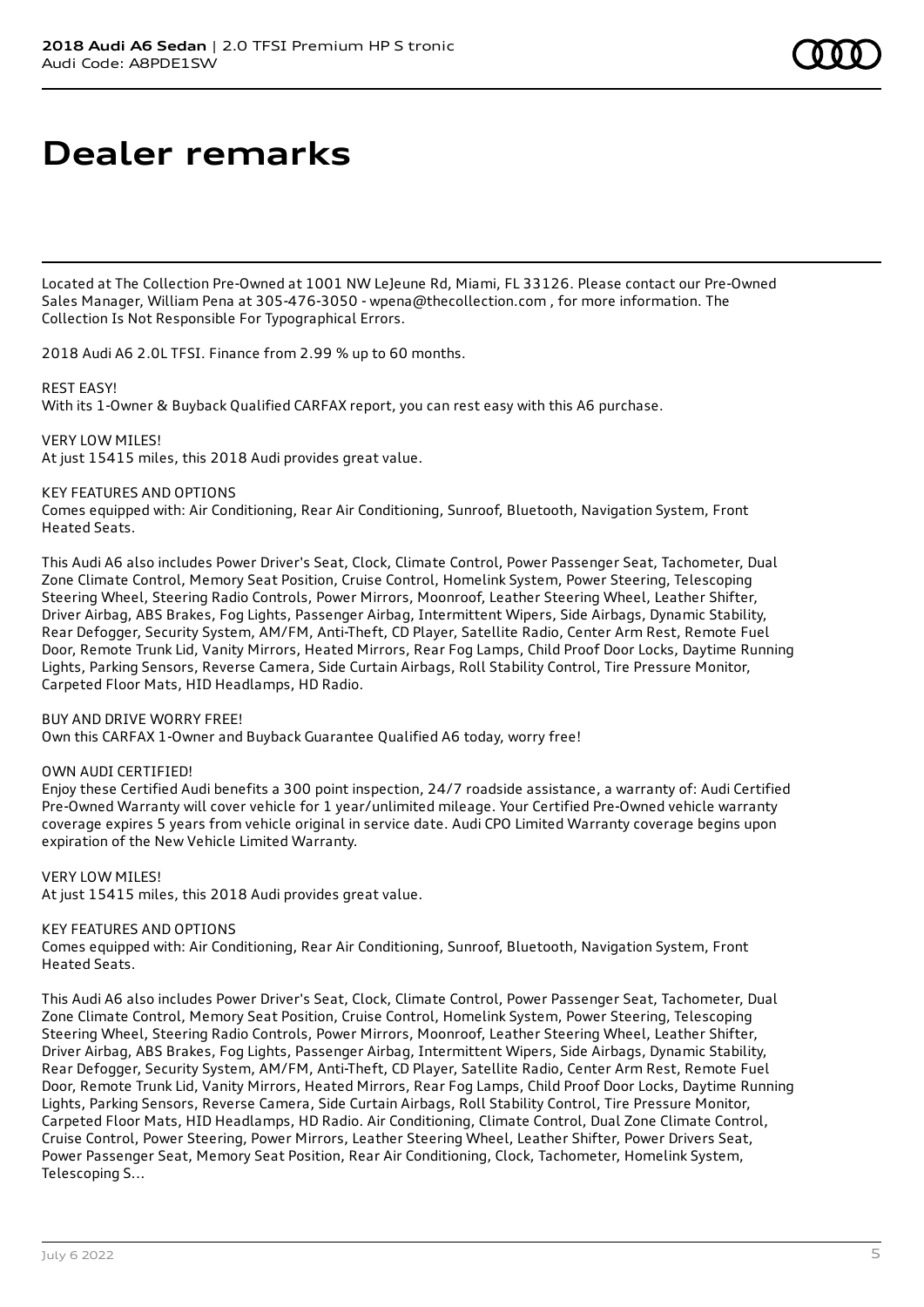# **Technical Specifications**

**(1/2)**

### **engine**

| Engine type                                  | Four-cylinder                                 | Warranty                 | 4-year/50,000-mile Audi New<br>Vehicle Limited Warranty                              |
|----------------------------------------------|-----------------------------------------------|--------------------------|--------------------------------------------------------------------------------------|
| Acceleration (0 - 60<br>mph)                 | 6.7 seconds seconds                           | Maintenance              | 12-month/10,000-mile (whichever                                                      |
| Power Level                                  | 40                                            |                          | occurs first) NO CHARGE first<br>scheduled                                           |
| Engine block                                 | Cast-iron                                     |                          |                                                                                      |
| Displacement                                 | 2.0 l                                         | <b>Electrical system</b> |                                                                                      |
| Cylinder head                                | Aluminum-alloy                                |                          |                                                                                      |
| Max. output ps/hp                            | 252 @ 5,000 - 6,000 @ rpm                     | Alternator               | 14 Volts - 120-180A                                                                  |
| stroke                                       | Displacement/Bore and 1,984/82.5 x 92.8 cc/mm | Battery                  | 12 Volts - 80Ah                                                                      |
| Top track speed <sup>1</sup>                 | 130 mph mph                                   | <b>Driveline</b>         |                                                                                      |
| Torque                                       | 273 @ 1,600 - 4,500 lb-ft@rpm                 | Gear ratios: 6th         | 0.508:1                                                                              |
| Valvetrain                                   | 16-valve DOHC with valvelift<br>system        | Gear ratios: Final Drive | 4.234:1                                                                              |
|                                              |                                               | Gear ratios: 7th         | 0.386:1                                                                              |
| steering                                     |                                               | Gear ratios: 4th         | 1.057:1                                                                              |
| Steering type                                | Electromechanical power steering              | Transmission             | Seven-speed S tronic <sup>®</sup> dual-clutch<br>transmission with front-wheel drive |
|                                              | system                                        | Gear ratios: 5th         | 0.738:1                                                                              |
| Turning diameter, curb- 39.0 ft<br>المستمركة |                                               | Gear ratios: 2nd         | 2.190:1                                                                              |

to-curb Steering ratio 16.1:1

#### **suspension**

| Front axle | Five-link front suspension       |
|------------|----------------------------------|
| Rear axle  | Trapezoidal-link rear suspension |
|            |                                  |

#### **body**

Material Aluminum exterior body panels and a steel chassis

#### **Brake system**

**warranty**

| <b>Front brakes</b> | 13.6 (ventilated disc) in |
|---------------------|---------------------------|
| Rear brakes         | 13.0 (ventilated disc) in |

Gear ratios: 3rd 1.517: 1 Gear ratios: Reverse 2.750: 1 Gear ratios: 1st 3.188: 1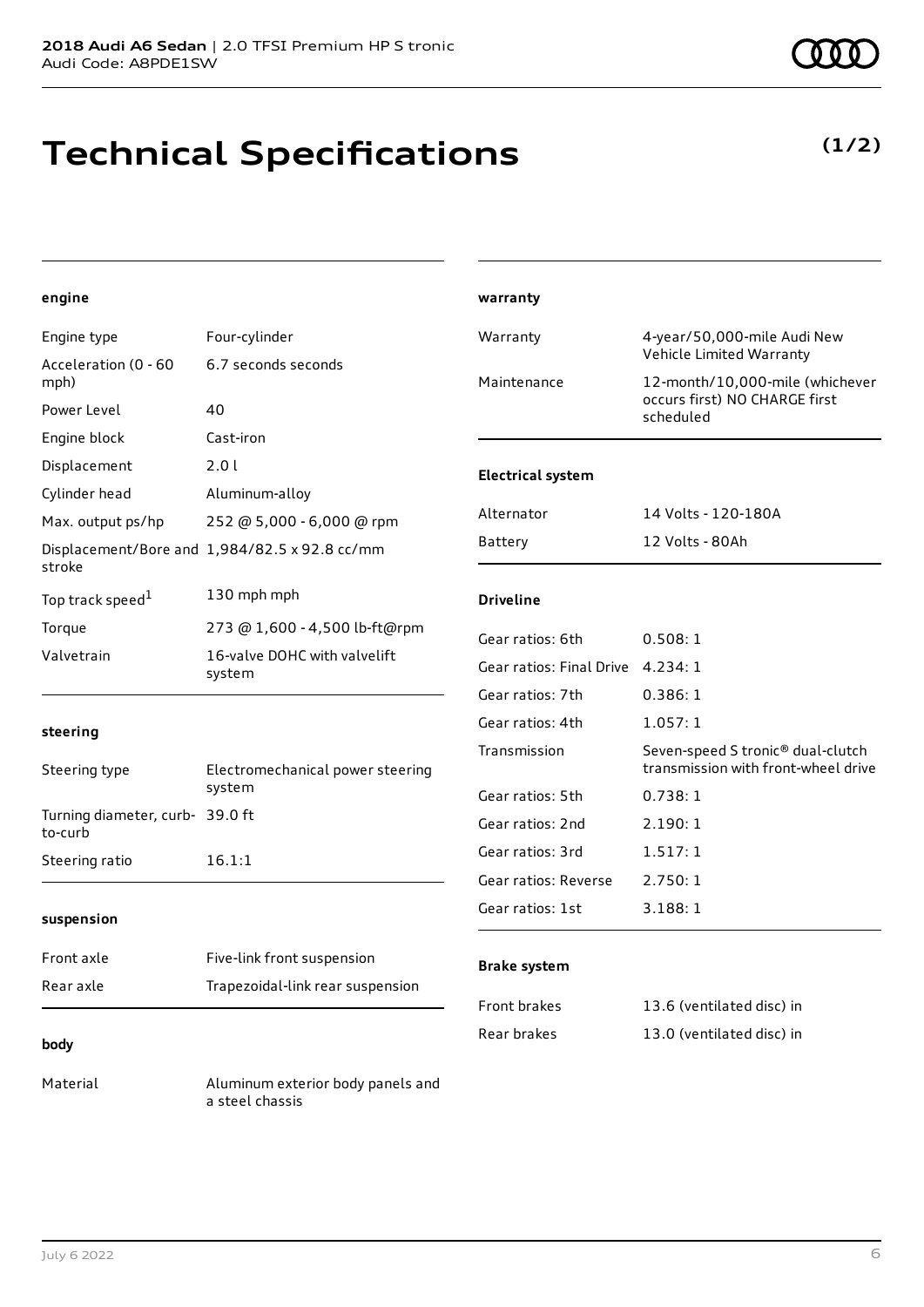# **Technical Specifications**

#### **Exterior Measurements**

| Height                           | 57.8 in   |
|----------------------------------|-----------|
| Overall width without<br>mirrors | 73.8 in   |
| Length                           | 194.2 in  |
| Wheelbase                        | 114.6 in  |
| Drag coefficient                 | $0.28$ Cw |
| Overall width with<br>mirrors    | 82.1 in   |
| Track rear                       | 63.7 in   |
| <b>Track front</b>               | 64.1 in   |
| Curb weight                      | 3,803 lb  |

#### **Interior measurements**

| Seating capacity                          | 5                    |
|-------------------------------------------|----------------------|
| Shoulder room, rear                       | 56.3 in              |
| Head room with front<br>sunroof           | 37.2 in              |
| Leg room, rear                            | 37.4 in              |
| Shoulder room, front                      | 57.5 in              |
| Head room with rear<br>sunroof            | 37.8 in              |
| Leg room, front                           | 41.3 in              |
| Cargo volume, rear<br>seatbacks up/folded | 14.1/NA cu ft, cu ft |

**(2/2)**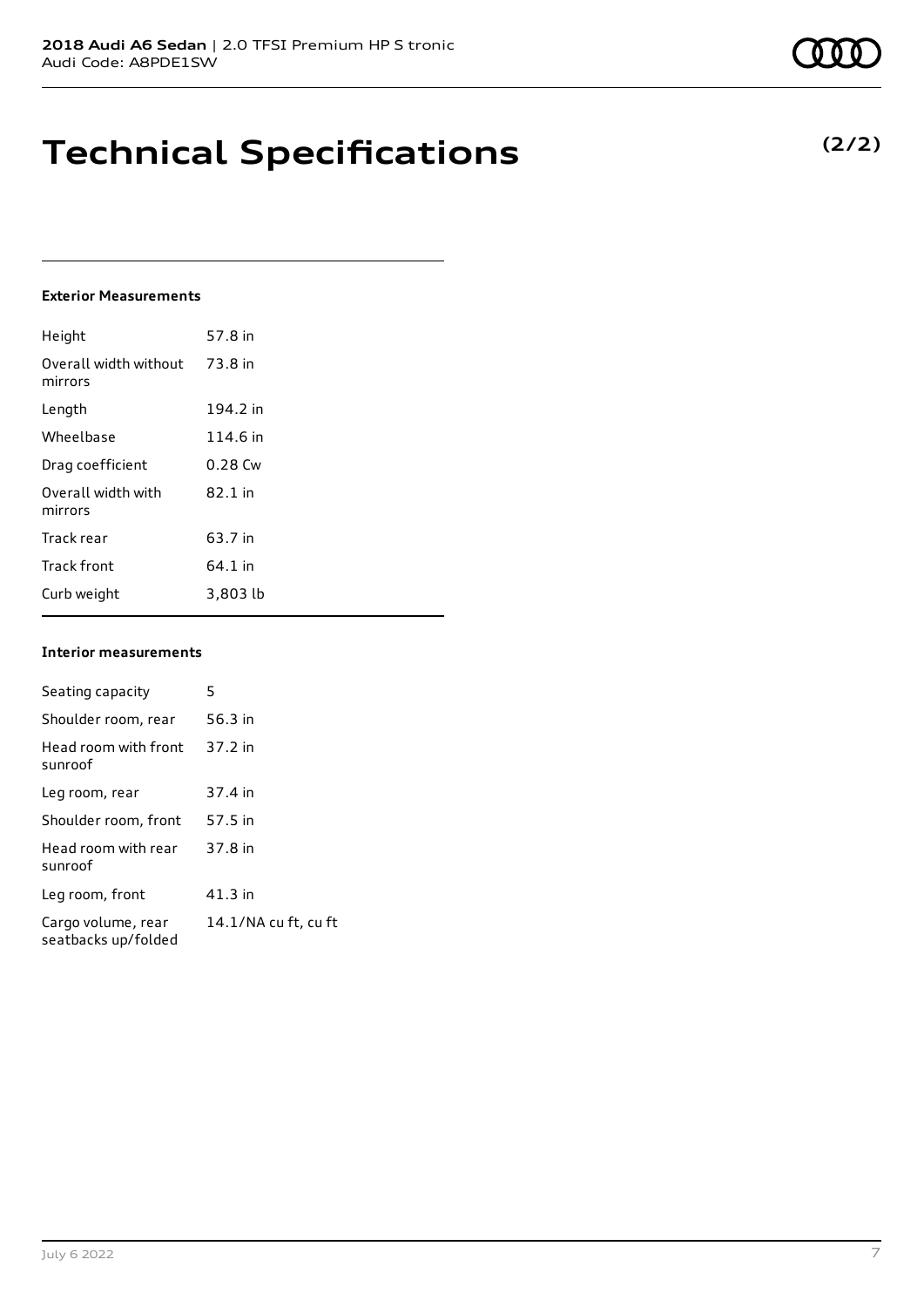### **Consumption- and emission**

#### **Consumption by NEDC**

| urban       | $25$ mpg |
|-------------|----------|
| extra-urban | 34 mpg   |
| combined    | 28 mpg   |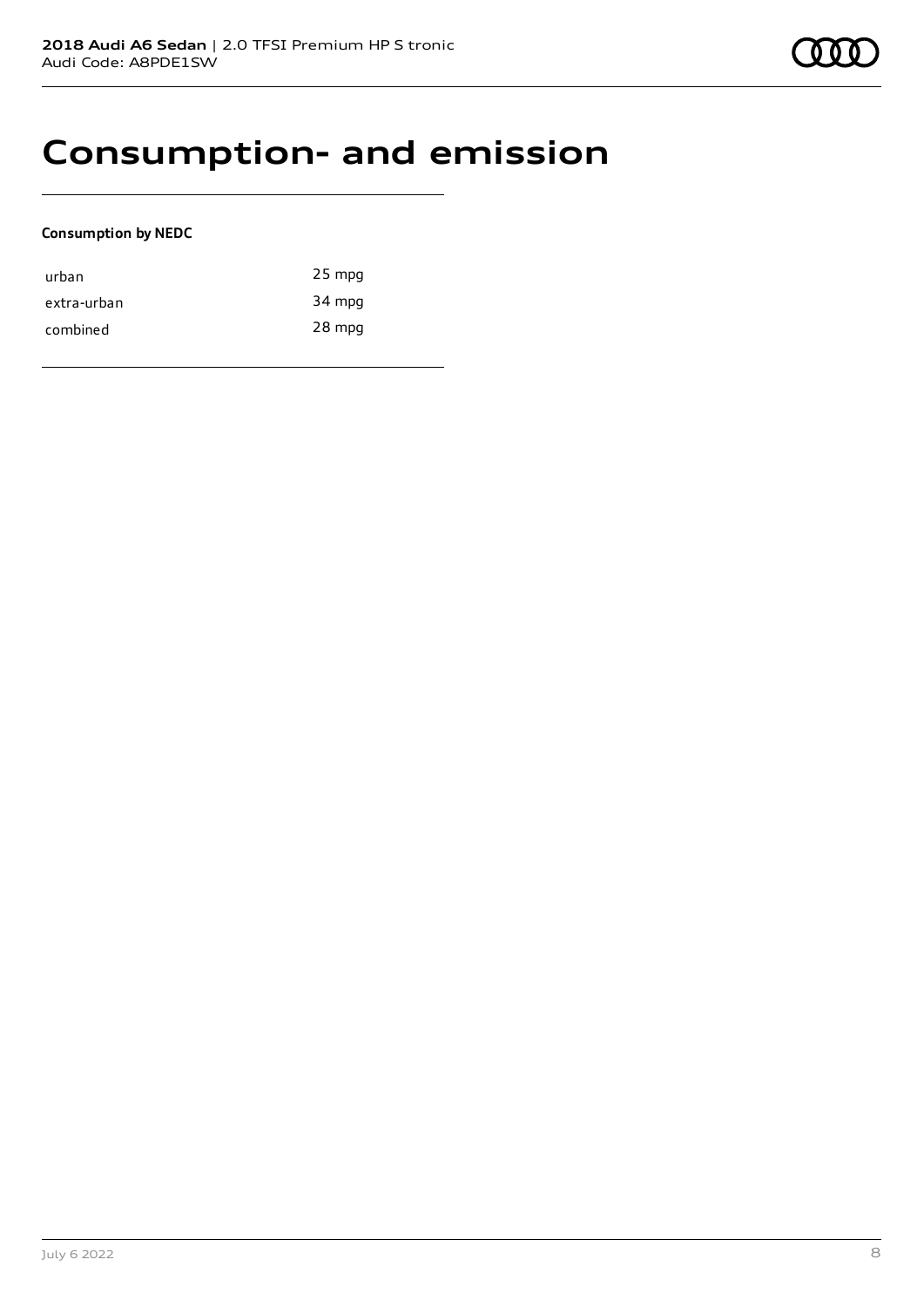### **Contact**

Dealer **The Collection Audi**

200 Bird Rd 33146 Coral Gables FL

Phone: +13054445555 FAX: 7869245511

www: [https://www.thecollectionaudimiami.com](https://www.thecollectionaudimiami.com/)